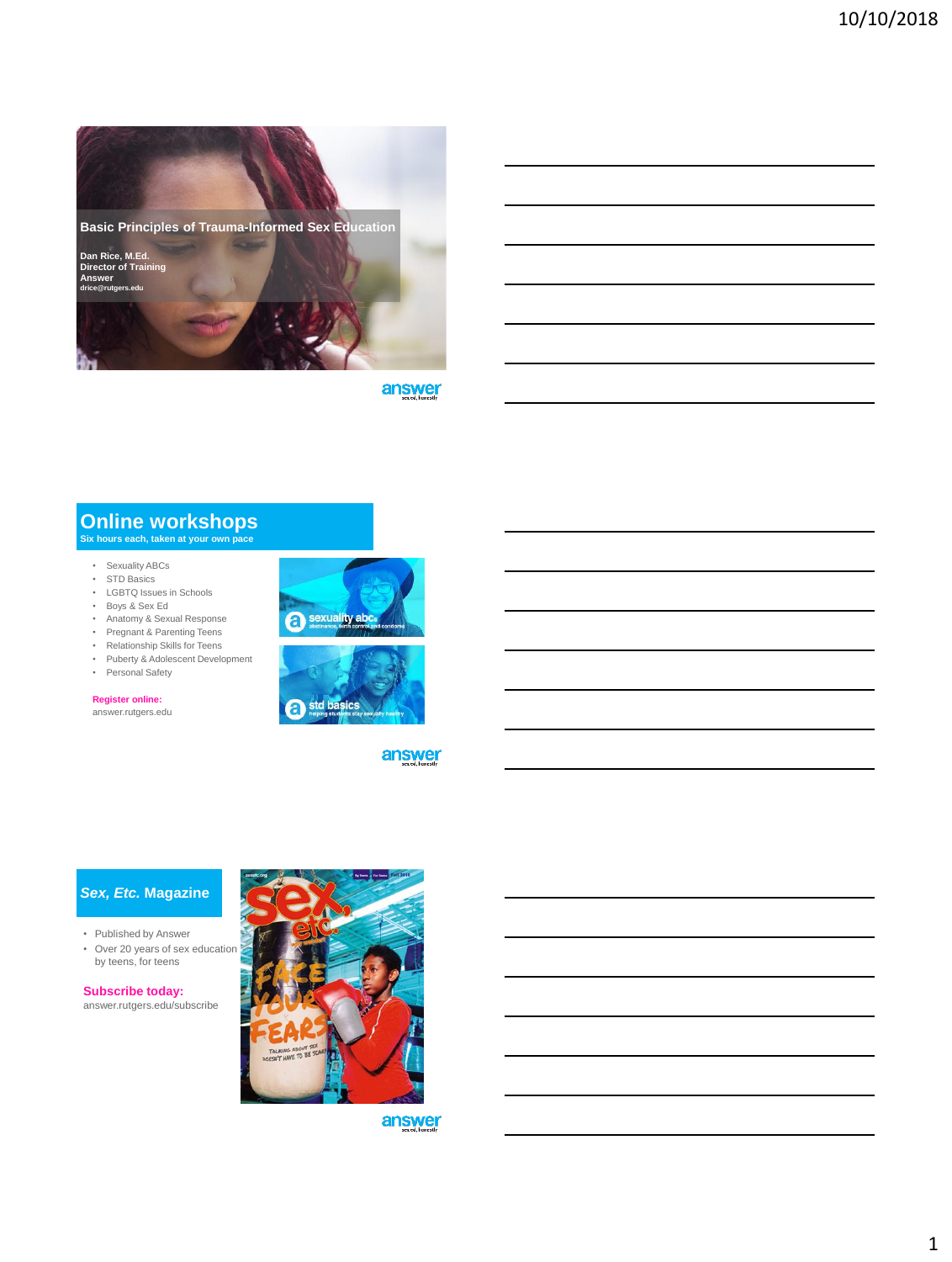

• Info & resources at school, home and on the go • Simple & attractive design that adapts to fit any screen

answer



**Amaze.org—animated videos for 10- to 14-year-olds** 

• Accurate, age-appropriate sex education • Videos for young people, lesson plans, answers to some common questions

answer

# **Learning Objectives**

#### **By the end of this session, participants will be able to:**

- Explain the three types of trauma;
- Identify at least five traumatic experiences that a young person may face; and,
- List at least two areas of sex education that may trigger trauma.

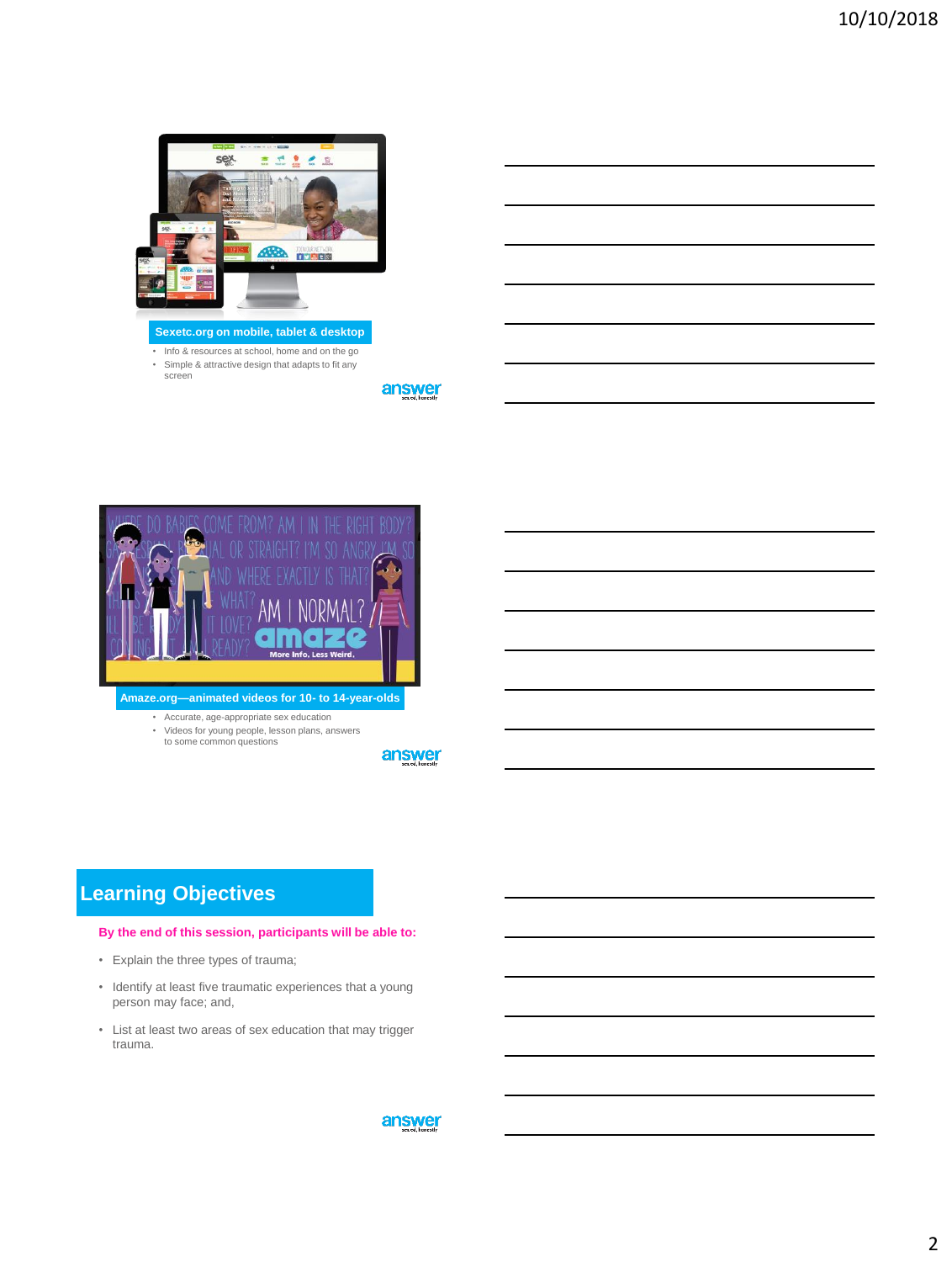

**What is trauma?**

answer

# **Definition of Trauma**

**An event, series of events, or set of circumstances that is experienced by an individual as physically or emotionally harmful or life threatening and that has lasting adverse effects on the individual's functioning and mental, physical, social, emotional, or spiritual well-being.** -Substance Abuse and Mental Health Services Administration (SAMHSA)

answer

### **Types of Trauma**

#### **Acute**

A single traumatic event

#### **Chronic**

Multiple or prolonged traumatic events

#### **Complex**

Multiple or prolonged traumatic events that often occur within a caregiving system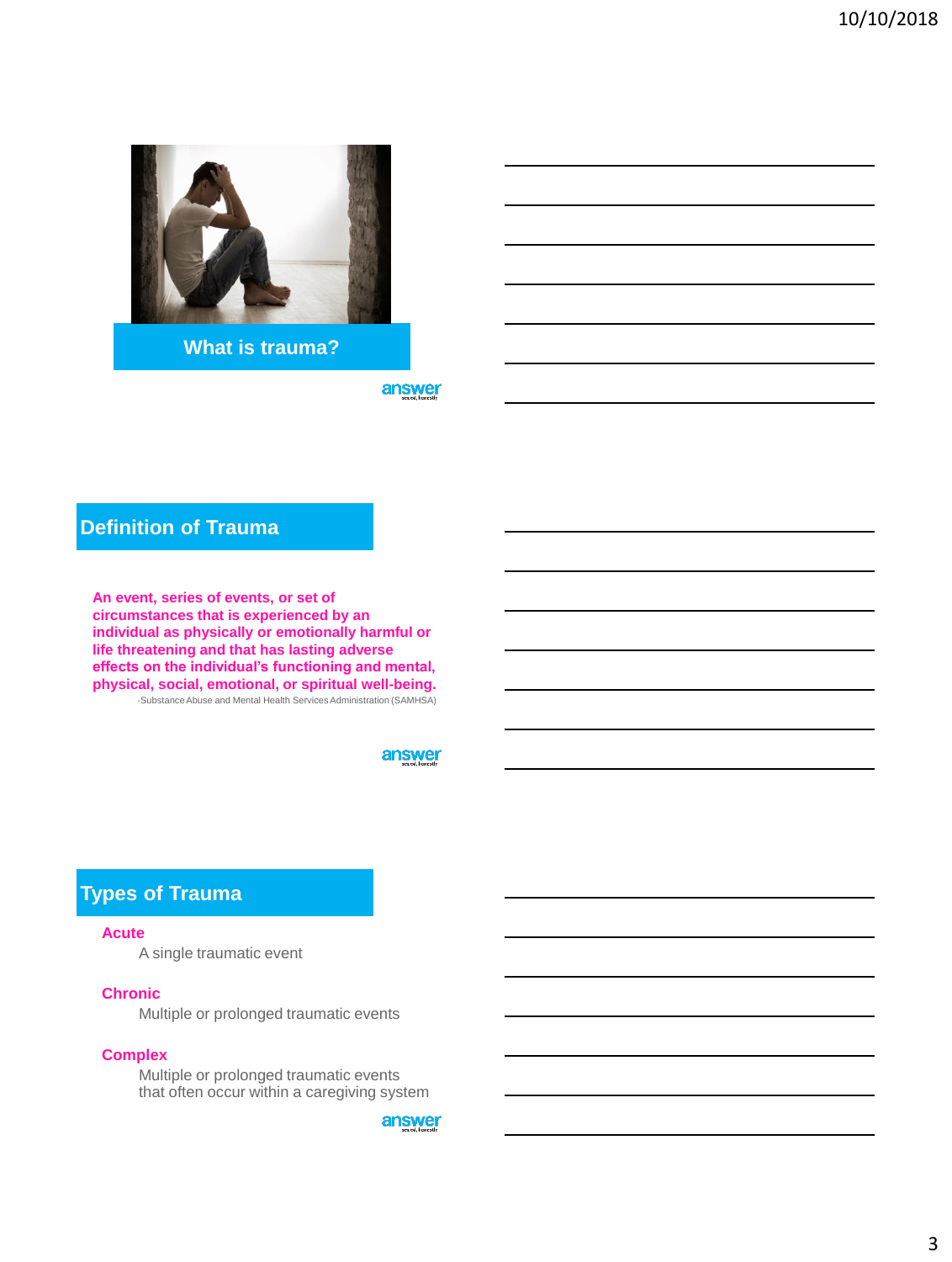

**What traumatic experiences might young people face?**

answer

# **Traumatic Experiences**

- Car accident
- Bullying
- Neglect
- Violence in home/community
- Sudden/violent loss of loved one
- Natural disaster
- Physical/sexual assault Etc.

SOURCE: The National Child Traumatic Stress Network, 2017

- Physical/sexual abuse
- Sudden injury/illness
- Systemic issues: (racism, classism, gender discrimination,
- homophobia, transphobia) • War/political violence
- School violence/shootings
- 

answer

### **Prevalence**

- 60% of the population have been exposed to crime, violence, abuse or other difficult family circumstance by age 17.
- 26% of children in the United States will witness or experience a traumatic event before they turn 4.
- Between 1 in 4 and 1 in 3 US students say they have been bullied at school; 1 in 4 have been the victims of cyberbullying.

SOURCE: National Center for Mental Health Promotion and Youth Violence Prevention, 2012 *Violence, Crime, and Abuse Exposure in a National Sample of Children and Youth*, JAMA, 2013 KidsHealth.org, 2014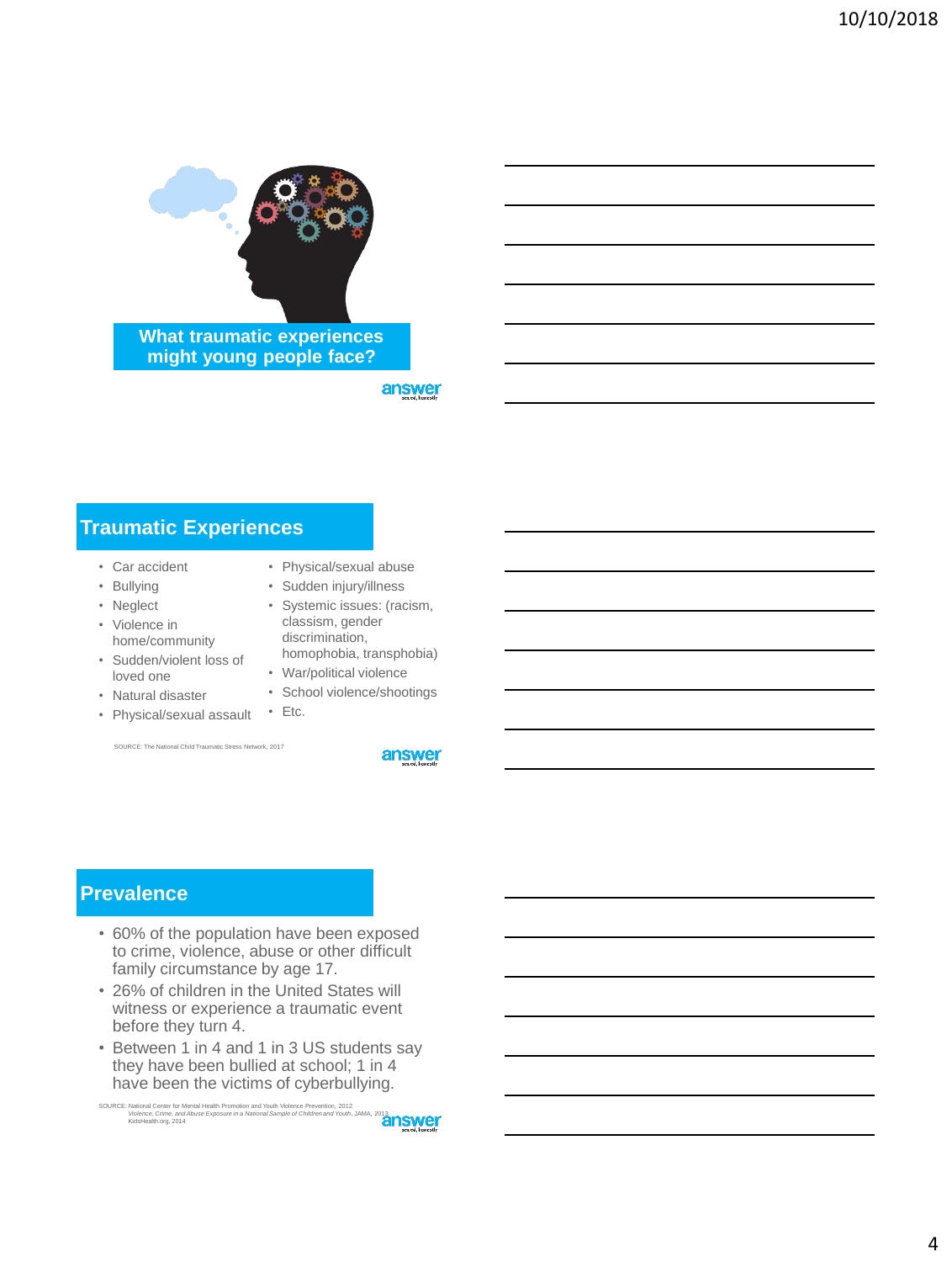

**Impacts of Trauma**

answer



**SUIVeillance**<br>source: Adverse Childho SOURCE: *Adverse Childhood Experiences (ACEs)*, CDC, 2016



# **Trauma and the Brain**

- Experiences physically alter the brain and how its main components function G
- Overactive amygdala in Survival mode even when no threat is present
- Functioning of the thinking brain is reduced
- Abnormal cortisol levels
- Decreased size of brain • Changes in connectivity of
- some part of the brain

SOURCE: National Scientific Council on the Developing Child, 2005/2014 Child Welfare Information Gateway, 2015

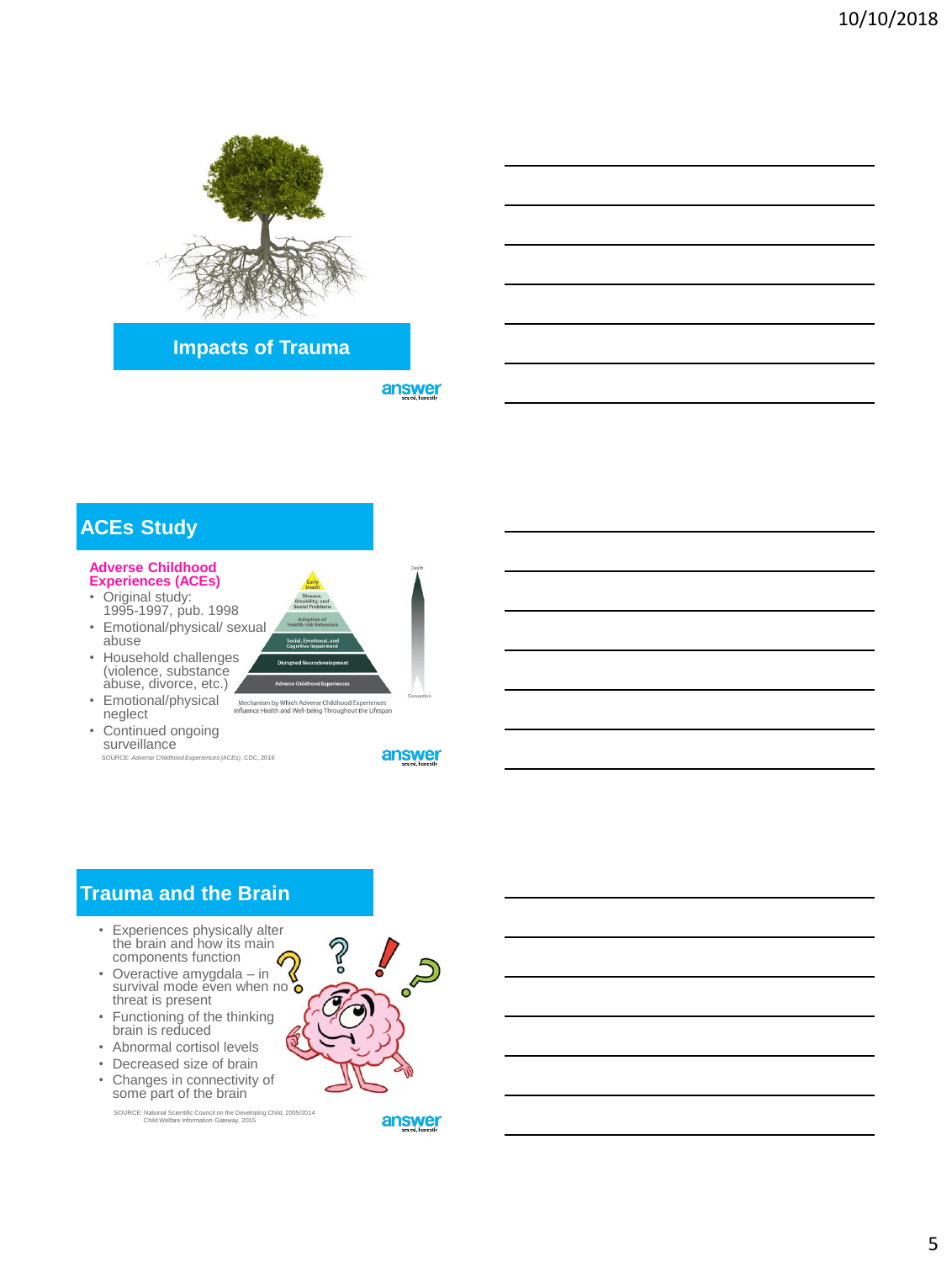# **Stress and Learning**



- Stress response makes learning difficult
- Acute stress prevents memory storage
- Prolonged stress: – Trains the brain to stay stressed or escalate to a stress response quickly
- Short circuits essential
	- learning neural pathways • Self-control
	- Impulse-control
	- Memory
	- Reasoning

SOURCE: University of California - Irvine. (2008, March 13). Short-term Stress Can Affect Learning And Memory. ScienceDaily.



**young peoples lives?**

answer

### **Manifestations of Trauma**

- Depression
- Anxiety
- Behavior problems • Difficulty with
- attachment • Relationship problems
- Trouble controlling emotions
- Risk behaviors (substance use/sexual behaviors)
- Lethargy/fatigue

SOURCE: The National Child Traumatic Stress Network, 2017

- Poor physical health
- Chronic pain
- Difficulty expressing/managing emotions
- Disassociation • Difficultly thinking
- clearly
- Low-self esteem/selfworth
- Etc.
- answer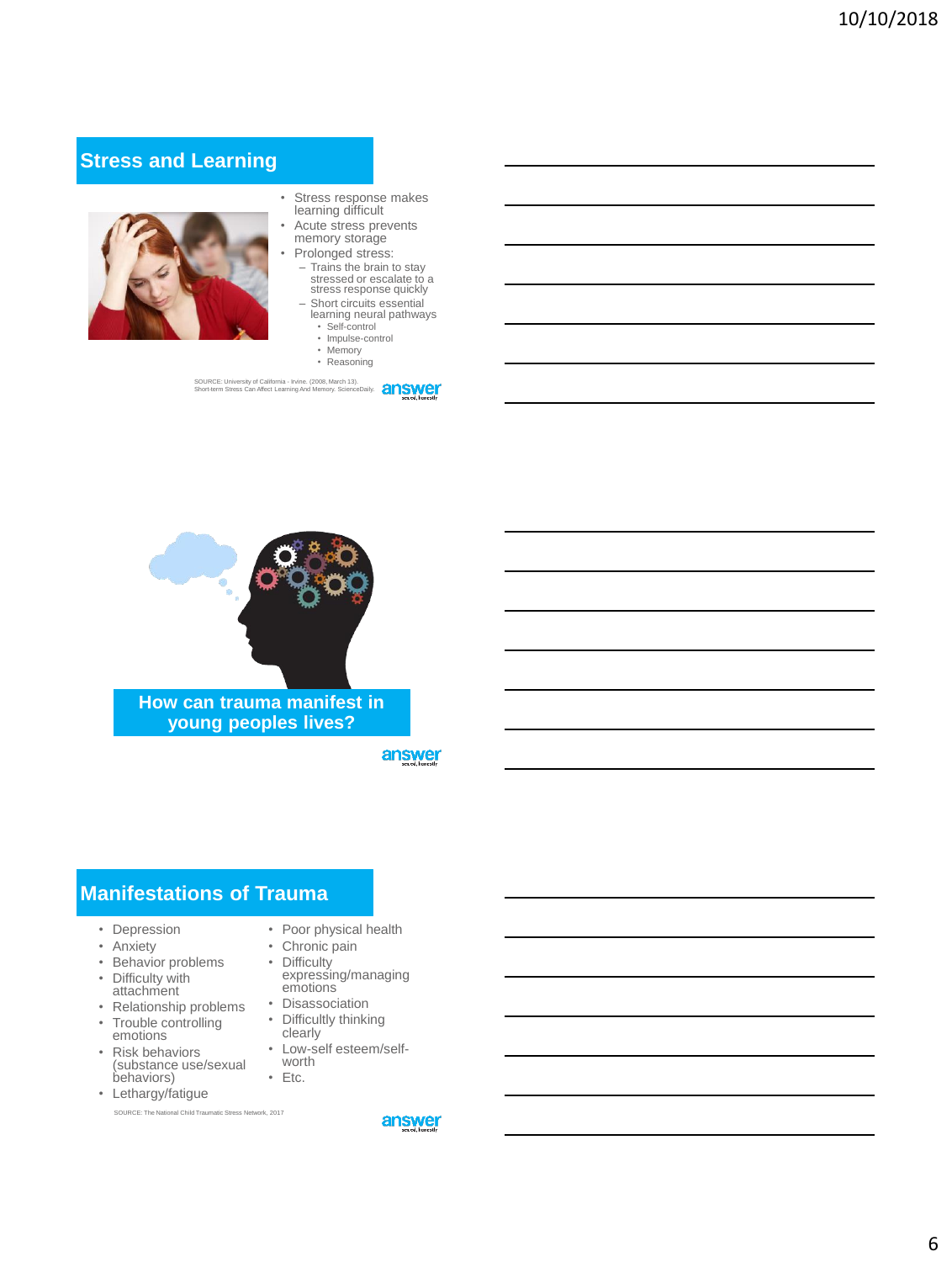### **Classroom Impact**

- High levels of emotional upset
- Disruptive behavior
- Increased absences
- Lower GPAs
- Negative remarks in school records
- Difficulty concentrating
- Difficulty learning
- Unusually aggressive or reckless behavior
- Difficulty staying awake and alert

SOURCE: The National Child Traumatic Stress Network, 2017

answer



**Trauma and Sex Education**

answer

## **NSES**



#### Topics and Key Indicators

ie meersen.<br>l**oav** (AP) p nd Phy vides a f ung.<br>rand Adolescent Development (PD) address<br>that has an impact on physical, social and ei<br>(*ID*) addresses several fundamental aspects and the state of the state of the state of the state interests into a state of the state of the state interests into a state of the state of the state of the state of the state of the state of the state of the state of the is and decision-making to avoid a pregnancy.<br>Laby and the constrainty of the state of the state of the state and avoid and a state of the state and symptoms and state and the state of the state of the state of the state of gate<br>give<br>of to onal Safety (PS) emphasizes the need for a growing awa<br>ntenance of safe school environments for all students.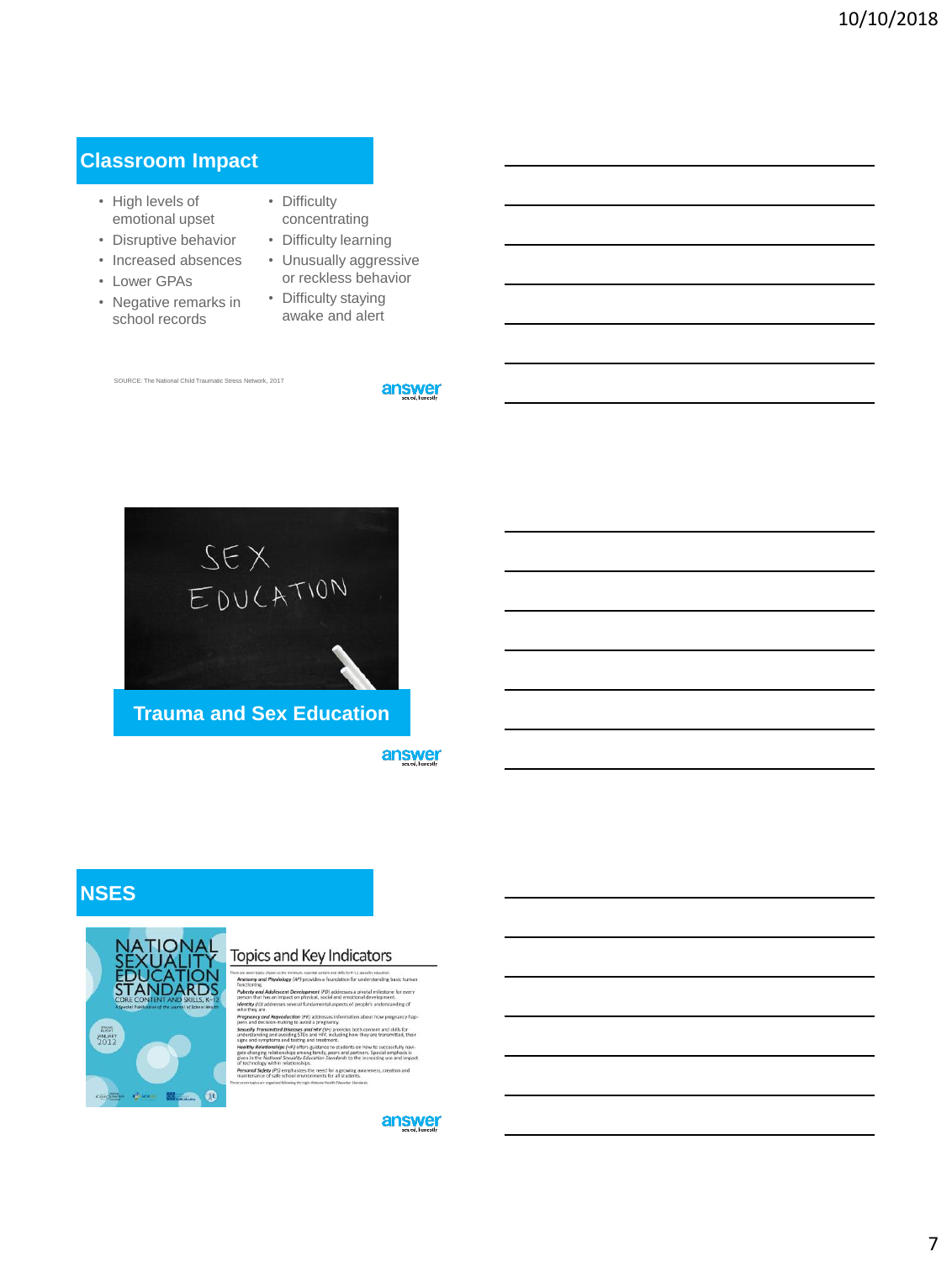# **Trauma and Sex Education**

- 1. Form groups at each key topic area.
- 2. Brainstorm issues/topics related to your key topic area that might trigger past trauma.
- 3. Be prepared to report back to the large group.

answer



## **Processing**

- What thoughts and feelings did you experience during this activity?
- Did anything surprise you?
- Why do you think it is important to be aware of these possible triggers?
- What can you do to reduce the chances your students might be triggered when discussing these topics in class?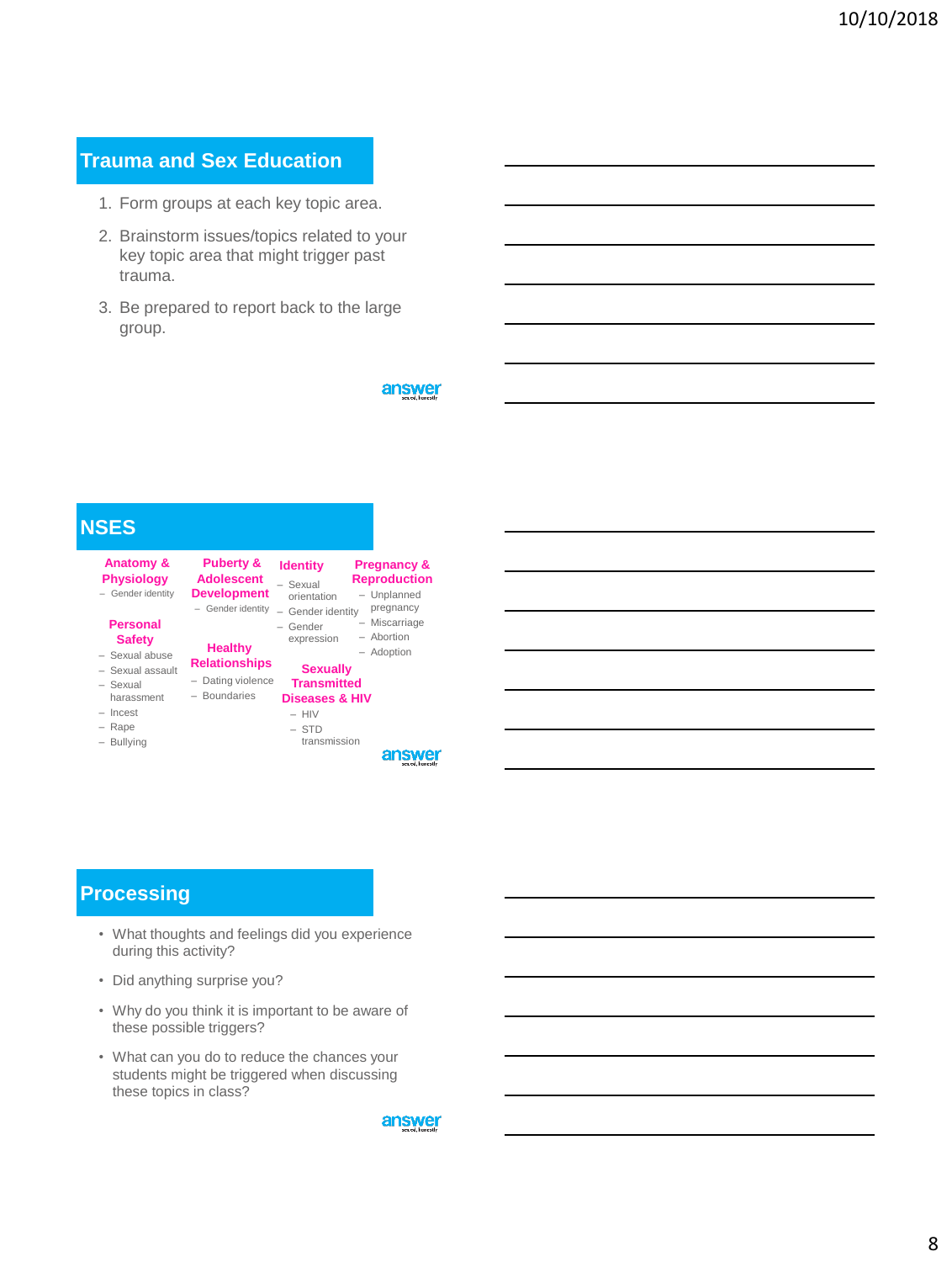

### **Resources for Educators**

answer

# **Resources (online)**

- *A Guide to Trauma Informed Sex Education* Cardea Services
- *A Trauma Informed Approach for Adolescent Sexual Health* – Resources for Resolving Violence
- *Concept of Trauma and Guidance for a Trauma-Informed Approach* - SAMHSA
- *Supporting a Trauma Informed Approach –* ETR
- *Child Trauma Toolkit for Educators –* The National Child Traumatic Stress Network
- *The Learning Center*  The National Child Traumatic Stress Network

answer

# **Resources (in-person)**



# FOUNDATIONS

CORE SKILLS TRAINING FOR SEX ED

**Core Skills** Full-Day Training **Trauma-Informed Approaches** Half-Day Module